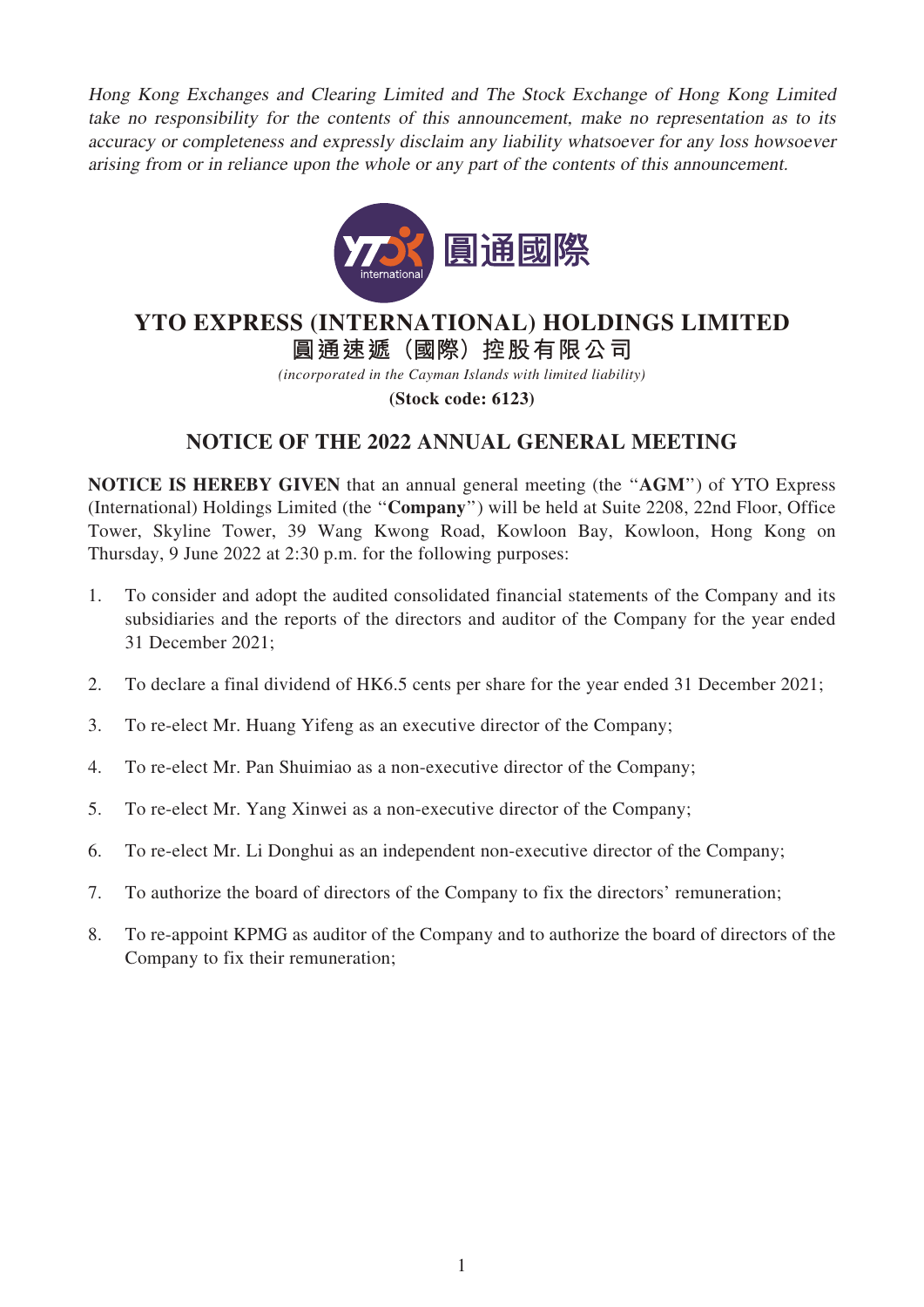9. To consider and, if thought fit, pass with or without amendments, the following resolution as an ordinary resolution:

### ''THAT:

- (a) subject to paragraph (b) below, the exercise by the directors of the Company during the Relevant Period (as defined in paragraph (c) below) of all the powers of the Company to purchase its shares on The Stock Exchange of Hong Kong Limited (the ''Stock Exchange'') or on any other stock exchange recognized by the Securities and Futures Commission and the Stock Exchange, subject to and in accordance with the rules and regulations of the Securities and Futures Commission, the Stock Exchange and the applicable laws in this regard, be and is hereby generally and unconditionally approved;
- (b) the total number of shares of the Company which may be purchased or agreed to be purchased by the Company pursuant to the approval in paragraph (a) above during the Relevant Period shall not exceed 10% of the total number of shares of the Company in issue as at the date of passing of this resolution and the said approval shall be limited accordingly, and if any subsequent consolidation or subdivision of shares is conducted, the maximum number of shares that may be repurchased under the mandate in paragraph (a) above as a percentage of the total number of shares of the Company in issue at the date immediately before and after such consolidation or subdivision shall be the same; and
- (c) for the purpose of this resolution, ''Relevant Period'' means the period from the date of the passing of this resolution until whichever is the earliest of:
	- (i) the conclusion of the next annual general meeting of the Company;
	- (ii) the revocation or variation of the authority given under this resolution by ordinary resolution passed by the shareholders of the Company in general meetings; and
	- (iii) the expiration of the period within which the next annual general meeting of the Company is required by the articles of association of the Company or any applicable laws to be held.'';
- 10. To consider and, if thought fit, pass with or without amendments, the following resolution as an ordinary resolution:

#### ''THAT:

(a) subject to paragraph (c) below, the exercise by the directors during the Relevant Period (as defined in paragraph (d) below) of all the powers of the Company to allot, issue and deal with authorized and unissued shares in the Company and to make or grant offers, agreements and options (including warrants, bonds and debentures convertible into shares of the Company) which might require the exercise of such powers be and is hereby generally and unconditionally approved;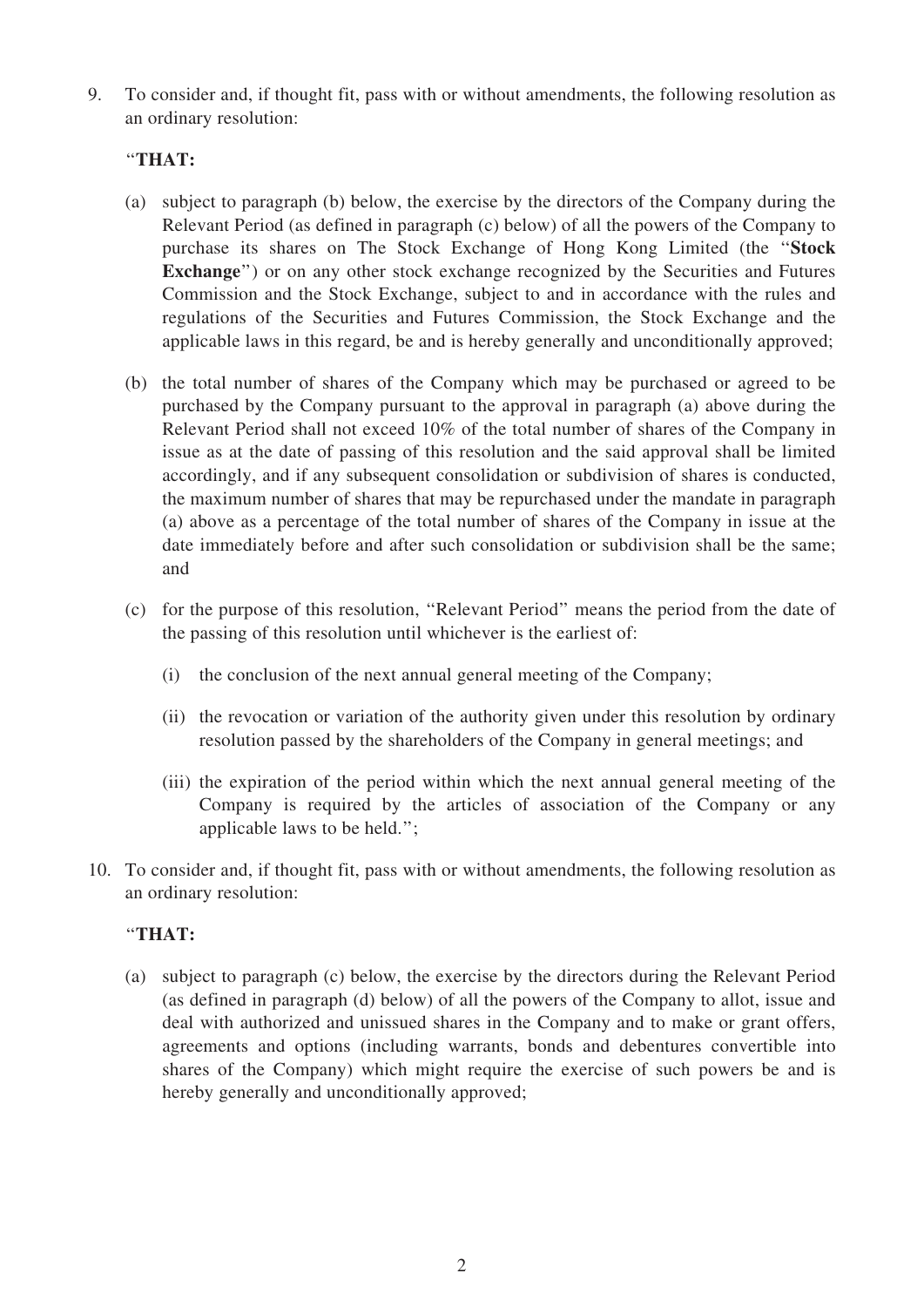- (b) the approval in paragraph (a) above shall authorize the directors of the Company to make or grant offers, agreements and options (including warrants, bonds and debentures convertible into shares of the Company) during the Relevant Period which would or might require the exercise of such powers during or after the end of the Relevant Period;
- (c) the aggregate number of shares of the Company allotted and issued or agreed conditionally or unconditionally to be allotted by the directors of the Company pursuant to the approval in paragraph (a) above, otherwise than pursuant to:
	- (i) a Rights Issue (as defined in paragraph (d) below);
	- (ii) the exercise of the outstanding conversion rights attaching to any convertible securities issued by the Company, which are convertible into shares of the Company;
	- (iii) the exercise of options under share option scheme(s) of the Company; and
	- (iv) any scrip dividend scheme or similar arrangement providing for the allotment of shares in the Company in lieu of the whole or part of a dividend on shares of the Company in accordance with the articles of association of the Company,

shall not exceed 20% of the total number of shares of the Company in issue as at the date of passing of this resolution and the said approval shall be limited accordingly, and if any subsequent consolidation or subdivision of shares is conducted, the maximum number of shares that may be issued under the mandate in paragraph (a) above as a percentage of the total number of issued shares at the date immediately before and after such consolidation or subdivision shall be the same; and

(d) for the purposes of this resolution:

''Relevant Period'' means the period from the date of the passing of this resolution until whichever is the earliest of:

- (i) the conclusion of the next annual general meeting of the Company;
- (ii) the revocation or variation of the authority given under this resolution by ordinary resolution passed by the shareholders of the Company in general meetings; and
- (iii) the expiration of the period within which the next annual general meeting of the Company is required by the articles of association of the Company or any applicable laws to be held; and

''Rights Issue'' means an offer of shares of the Company open for a period fixed by the directors of the Company to holders of shares of the Company or any class thereof on the register of members of the Company on a fixed record date in proportion to their then holdings of such shares or class thereof (subject to such exclusions or other arrangements as the directors of the Company may deem necessary or expedient in relation to fractional entitlements or having regard to any restrictions or obligations under the laws of any relevant jurisdiction or the requirements of any recognized regulatory body or any stock exchange).'';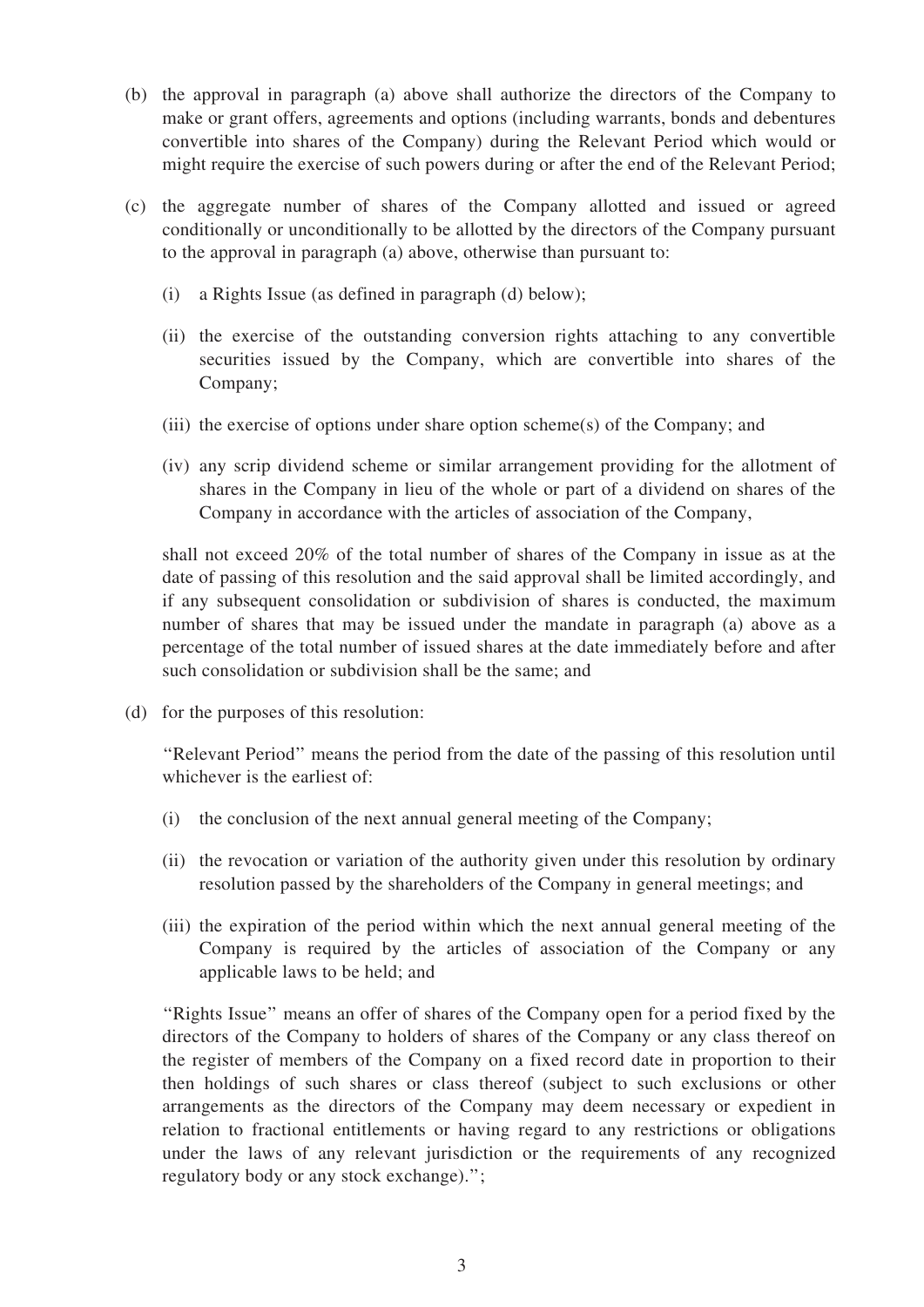11. To consider and, if thought fit, pass with or without amendments, the following resolution as an ordinary resolution:

''THAT conditional upon the passing of resolutions set out in items 9 and 10 of notice convening the AGM (the ''Notice''), the general mandate referred to in the resolution set out in item 10 of the Notice be and is hereby extended by the addition to the aggregate number of shares of the Company which may be allotted and issued or agreed conditionally or unconditionally to be allotted and issued by the directors of the Company pursuant to such general mandate of an amount representing the aggregate number of shares of the Company purchased by the Company pursuant to the general mandate referred to in the resolution set out in item 9 of the Notice, provided that such amount shall not exceed 10% of the total number of shares of the Company in issue as at the date of passing of this resolution."; and

12. As special business to consider and, if thought fit, pass with or without amendments, the following resolution as a special resolution:

''THAT the memorandum of association and articles of association of the Company be amended in the manner as set out in the circular of the Company dated 29 April 2022 (the ''Circular''); and the amended and restated memorandum of association and articles of association of the Company in the form produced to the meeting, a copy of which has been produced to the meeting marked ''A'' and signed by the chairman of the AGM for the purpose of identification, which consolidates all the proposed amendments mentioned in the Circular, be approved and adopted in substitution for and to the exclusion of the existing amended and restated memorandum of association and articles of association of the Company with immediate effect after the close of the meeting and that any one of the Directors be and is hereby authorised to do all things necessary to implement the adoption of the amended and restated memorandum of association and articles of association of the Company.''.

> By order of the Board YTO Express (International) Holdings Limited 圓通速遞(國際)控股有限公司 Yu Huijiao Chairman

Hong Kong, 29 April 2022